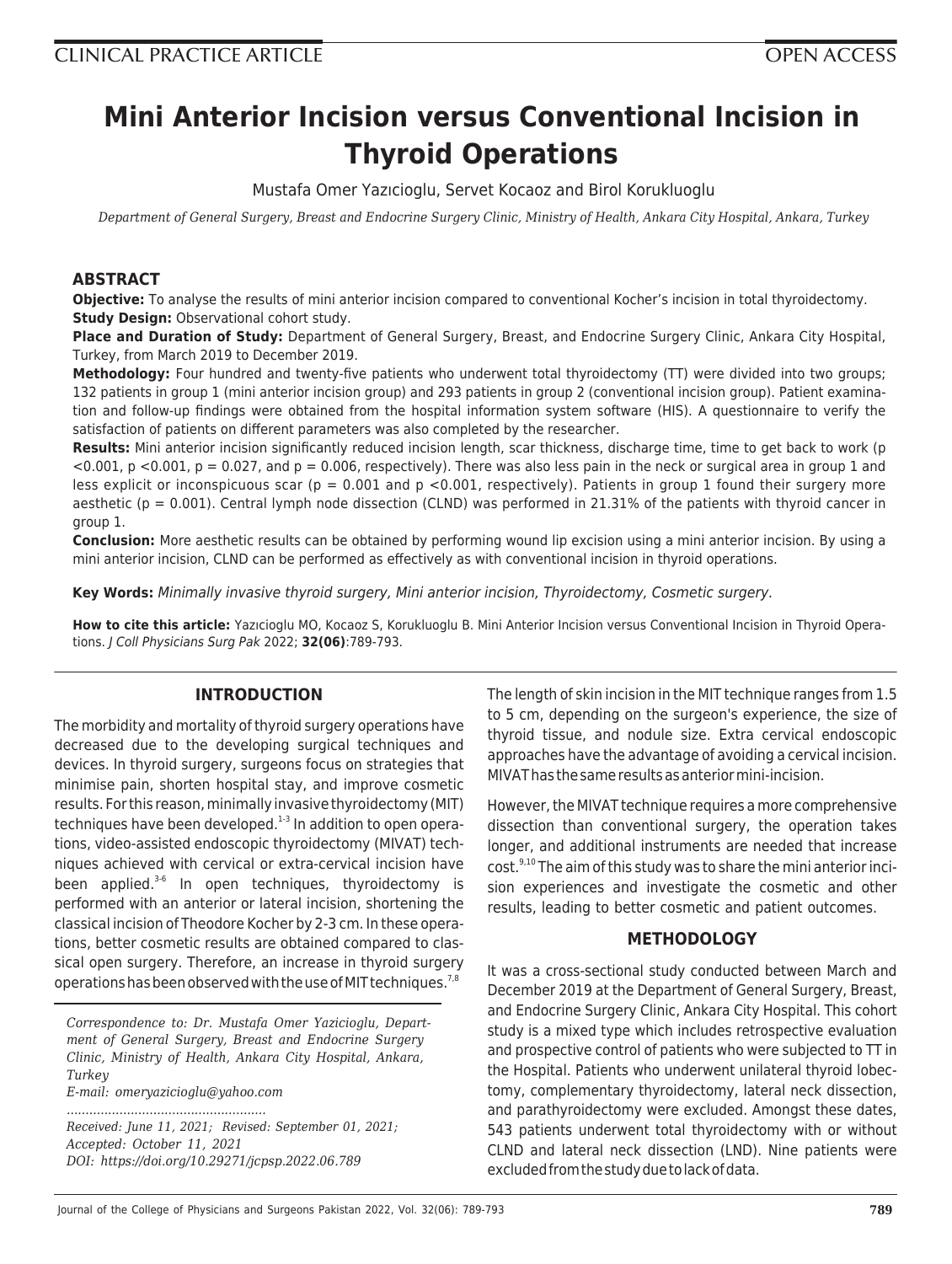The other 98 patients did not want to participate in the study. Eleven patients with lateral neck dissection were also excluded. The remaining 425 patients included in the study were called for, and a control examination was performed. Informed consent was taken from all patients before the control examination. Afterward, the researcher physician filled in the patient follow-up and evaluation form. Surgery reports, histopathology reports, and pre-and postoperative assessments of the patients were obtained from the hospital information system software with Hospital's permission.

Routine preoperative preparations were done in the outpatient clinic for the patients enrolled to undergo surgery. In addition, vocal cords were evaluated by indirect laryngoscopy of all patients before thyroid surgery and those patients who still had hoarseness or tone impairment three months after surgery.

The patients were divided into two groups, 132 patients were in group 1 (mini anterior incision group), and 293 patients were in group 2 (conventional incision group). The main differences of mini anterior incision from conventional incision were that a 2-4 cm incision was made 2-2.5 cm above the sternal notch depending on the size of the thyroid nodule. A traction suture was not placed on the upper flap to avoid narrowing the working area. Depending on the level of the skin incision, the upper pole or the lower pole, whichever was easier to reach, was started first. The wound lips, which were irritated by retraction, the thermal effect of cautery devices, and vessel sealing devices, were refreshed with a 2-3 mm cheek excision. The other steps of the operation were the same as conventional operation. Intraoperative neuromonitoring was routinely used in operations.

Scar evaluation was performed at least six months after surgery. The researcher physician who conducted the study asked the patients whether they were pleased about their incision, whether they found their surgery aesthetic, and whether they felt pain in their surgical area or neck.

The data was analysed in the SPSS (25.0, IBM Corp., Armonk, NY) program. Number, percentage, arithmetic mean, and standard deviation were used as descriptive statistics. The Kolmogorov-Smirnov test was checked to see if the data were normally distributed. The difference between the groups in terms of age was analysed with Student's t-test. The age of the patients showed a normal distribution. It was found that thyroidectomy incision length, scar tissue thickness, postoperative discharge time, and go back to work time data were not normally distributed. The relationship between non-parametric continuous variables was analysed by using the Mann-Whitney U-test. Continuity Correction and Pearson Chi-square tests were used to compare the categorical variables of the patients. The statistical significance level was accepted as p <0.05.

# **RESULTS**

The comparison of non-categorical parameters between two operation techniques is given in Table I. There is no significant difference between age, gender, type of surgery, hematoma, seroma development, infection development, and hypoparathyroidism in both groups (Table II).

One patient with conventional thyroidectomy had a tracheostomy due to bilateral vocal cord paralysis. The vocal cords were bilaterally mobile in the indirect laryngoscopic examination three weeks after treatment for this patient. The unilateral vocal cord was found to be fixed in paramedian in 1 (0.76%) of the patients in groups 1 and 4 (1.37%) of the patients in group 2 three months after the surgery.

The operation incision was extended to provide bleeding control in 2 (1.49%) of the patients in group 1, and the operation was transformed into conventional thyroidectomy. CLND was performed in 13 (21.31%) patients in group 1 and 26/115 (22.61%) patients in group 2.

Tumour diameter was more than 2 cm in 7 (53.85%) of these patients, and tumour diameter was measured as ≥3.5 cm in 4 (30.77%) patients in group 1. Lymph node metastasis was detected in 5/13 (38.46%) of patients in group 1 and 8/26 (30.77%) of patients in group 2 in histopathological examination. In group  $1$ ,  $13.64 \pm 1.57$  lymph nodes were detected in the histopathological examination of the cases, whereas  $14.00 \pm 2.45$ lymph nodes were detected in t group  $2$  ( $p = 0.959$ ).

When asked the patients whether the operation was aesthetic or not, it was found significantly more aesthetic in group  $1$  (p = 0.001, Figure 1). Likewise, in the physical examination performed at a distance of 5 meters, there were significantly less prominent or unnoticed scars in group  $1 (p < 0.001)$ .

# **DISCUSSION**

MIT surgery can be performed easily in nodular goitre cases with a thyroid nodule diameter less than 4 cm, in patients with Hashimoto's thyroiditis and Graves' disease with a thyroid volume of less than 30 cc. It is also recommended in follicular neoplasia cases smaller than 4 cm and in

patients with well-differentiated thyroid cancer less than 2 cm cancer size.<sup>11</sup> In this study, in 13 cases, the longitudinal length of the nodule was more than 4 cm. Due to the cystic structure of the thyroid nodules, the operation was successfully performed by pulling the thyroid lobe out through the small incision. Likewise, in more than half of the cases with well-differentiated thyroid cancer, MIT surgery was also successfully performed, although the tumour diameter was more than 2 cm.

Indications for the use of MIT surgery have been expanded, including differentiated thyroid cancers with lymph node involvement, in specialized surgery centres. $12$  This study showed that CLND could be accomplished through an MIT incision. In addition, there was no significant difference between the number of lymph nodes removed in CLND between group 1 and group 2.

It may be necessary to convert the surgery to conventional thyroidectomy in 5% of patients in MIT surgery.<sup>13</sup> In this study, this rate was found to be 1.49%. The mini anterior incision is also easy to convert to the conventional incision when it is required. Furthermore, the mini anterior technique can be performed with the same instruments as in conventional thyroidectomy, which does not increase surgery costs.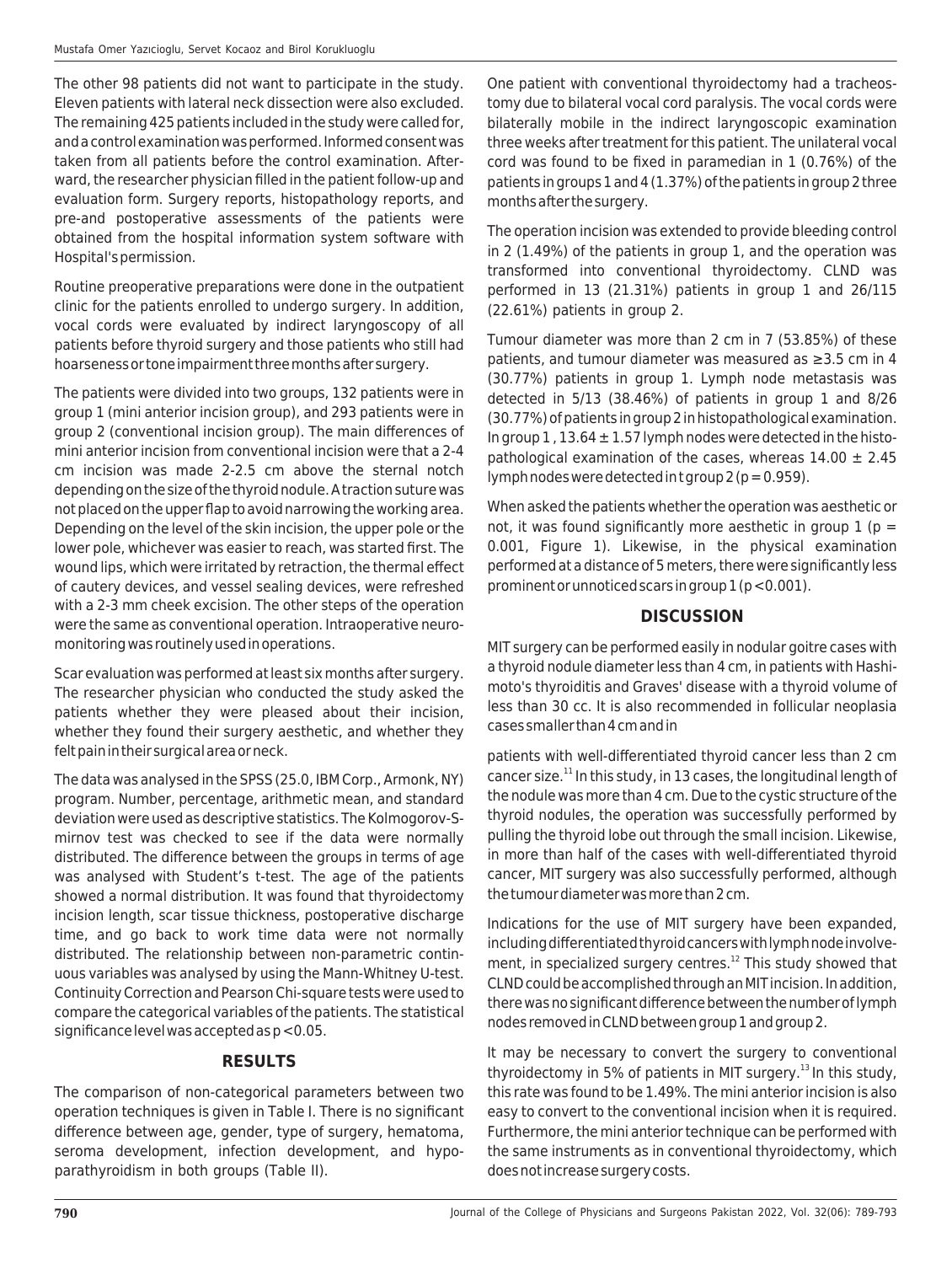#### **Table I: Comparison of some categorical and continuous parameters with the operation technique.**

|                                     | Group 1 |            | Group 2       |            |          |
|-------------------------------------|---------|------------|---------------|------------|----------|
|                                     | Mean    | <b>SD</b>  | Mean          | <b>SD</b>  | p-value  |
| Patient age                         | 49.41   | 12.75      | 49.03         | 12.36      | $0.822*$ |
|                                     | Median  | <b>IQR</b> | <b>Median</b> | <b>IQR</b> |          |
| Discharge time (days)               | 2.5     |            |               |            | 0.027    |
| Back to work time (days)            |         |            |               | 11         | 0.006    |
| Incision length (cm)                | 4       |            |               |            | 0.000    |
| Scar tissue width.                  |         |            |               |            | 0.000    |
| Preoperative USG<br>Nodule diameter | 15      | 15         | 20            | 27.2       | 0.068    |

SD: Standard deviation, IQR: Interquartile range, Student's t-test \*, Mann-Whitney U-test are used.

#### **Table II: Comparison of surgical technique with categorical parameters.**

|                                                                |                          |               |         | <b>Surgical technique</b> |                |
|----------------------------------------------------------------|--------------------------|---------------|---------|---------------------------|----------------|
|                                                                |                          |               | Group 1 | Group <sub>2</sub>        | - p-value      |
| Gender                                                         |                          | n             | 32      | 62                        |                |
|                                                                | Male<br>Female           | $\%$          | 34.0    | 66.0                      | 0.479          |
|                                                                |                          | n             | 100     | 231                       |                |
|                                                                |                          | $\%$          | 30.2    | 69.8                      |                |
| Operation type                                                 |                          | n             | 119     | 267                       | 0.747          |
|                                                                | $\top$                   | $\frac{0}{0}$ | 30.8    | 69.2                      |                |
|                                                                |                          | n             | 13      | 26                        |                |
|                                                                | TT+CLND                  | $\%$          | 33.3    | 66.7                      |                |
| Presence of infection<br>Presence of hematoma and/or<br>seroma | No<br>Yes<br>No<br>Yes   | n             | 126     | 283                       | 0.770<br>0.601 |
|                                                                |                          | $\%$          | 30.8    | 69.2                      |                |
|                                                                |                          | n             | 6       | 10                        |                |
|                                                                |                          | $\%$          | 37.5    | 62.5                      |                |
|                                                                |                          | n             | 123     | 267                       |                |
|                                                                |                          | $\%$          | 31.5    | 68.5                      |                |
|                                                                |                          |               | 9       |                           |                |
|                                                                |                          | n             |         | 26                        |                |
|                                                                |                          | $\frac{0}{0}$ | 25.7    | 74.3                      |                |
| Hypoparathyroidism                                             | Not seen                 | n             | 103     | 217                       | 0.670          |
|                                                                |                          | $\%$          | 32.2    | 62.8                      |                |
|                                                                | Temporary                | n             | 24      | 64                        |                |
|                                                                | hypoparathyroidism       | $\%$          | 27.3    | 72.7                      |                |
|                                                                | Permanent                | n             | 5       | 12                        |                |
|                                                                | hypoparathyroidism       | $\%$          | 29.4    | 70.6                      |                |
| Hoarseness                                                     | No                       | n             | 105     | 204                       | 0.034          |
|                                                                |                          | $\%$          | 34.0    | 66.0                      |                |
|                                                                | Yes                      | n             | 27      | 89                        |                |
|                                                                |                          | $\frac{0}{0}$ | 23.3%   | 76.7%                     |                |
| Pain in the surgical area                                      |                          | n             | 126     | 247                       |                |
|                                                                | No                       | $\%$          | 33.8    | 66.2                      | $0.002*$       |
|                                                                |                          | n             | 6       | 46                        |                |
|                                                                | Yes                      | $\%$          | 11.5    | 88.5                      |                |
| Is your surgery aesthetic?<br>Scar inspection for 5 meters     | Not aesthetic            | n             | 5       | 51                        |                |
|                                                                |                          | $\frac{0}{0}$ | 8.9     | 91.1                      |                |
|                                                                | Undecided                | n             | 31      | 64                        |                |
|                                                                |                          | $\%$          | 32.6    | 67.4                      | $0.001*$       |
|                                                                | Aesthetic                | n             | 96      | 178                       |                |
|                                                                |                          | $\%$          | 35.0    | 65.0                      |                |
|                                                                |                          | n             | 89      | 126                       |                |
|                                                                | No obvious scar          | $\frac{0}{0}$ | 41.4    | 58.6                      | < 0.000        |
|                                                                | Incision scar is visible | n             | 43      | 167                       |                |
|                                                                |                          | $\%$          | 20.5    | 79.5                      |                |
|                                                                |                          |               | 132     | 293                       | $0.002*$       |
| Total                                                          |                          | n             |         |                           |                |
|                                                                |                          | $\%$          | 31.1    | 68.9                      |                |

n: Number, Pearson Chi-square test, and continuity correction test \* were used.

In the previous MIT series, the postoperative hospitalization period was reported shorter than conventional thyroidectomy.<sup>14</sup> In this study, the duration of hospital stay and back to work time was shorter for patients in the mini anterior technique. Postoperative pain and skin complications are less common in mini anterior incisions as with less dissection without creating a large skin flap. $14,15$  Postoperative pain was significantly lower in patients with the mini anterior technique. In addition, it was shown smaller and less explicit scar in the MIT technique with a mini anterior incision.<sup>11,16</sup> The scar was less noticeable and more difficult to see when viewed from a distance.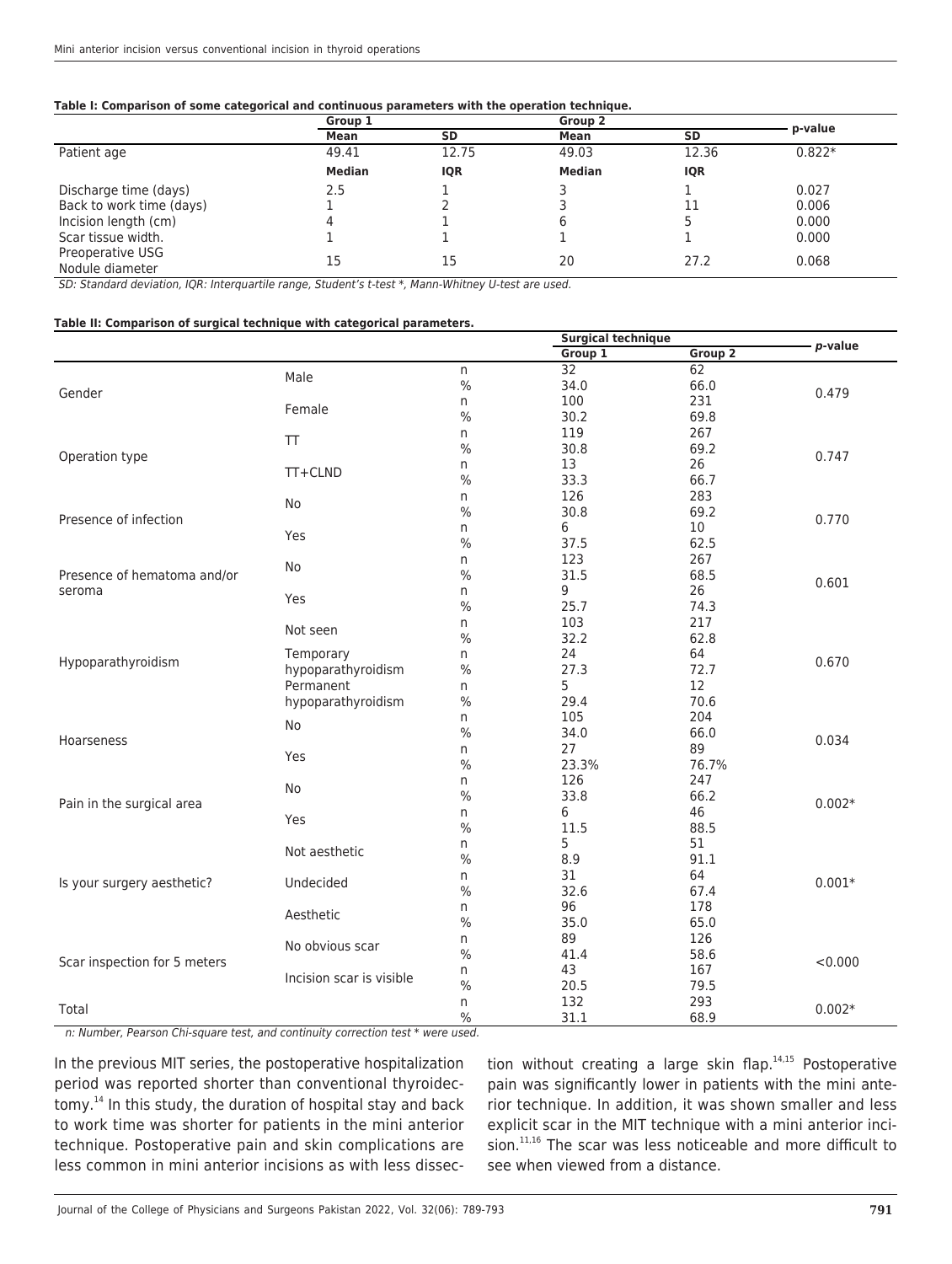

**Figure 1: Operated patient with mini anterior incision, the postoperative 6th month**

Previous studies have reported that the temporary RLNP rate was 3.92-10.6% and permanent RLNP in 0.89-1.1%.<sup>17-19</sup> Dionigi et al. have reported that 96.2% of cases with postoperative RLNP fully recovered within 6-12 months.<sup>19</sup> In this study, temporary RLNP was observed in 20.45% and permanent RLNP in 0.75% of patients with mini anterior incisions.

Although conventional thyroidectomy is the gold standard in thyroid surgery, the mini anterior technique increases patient satisfaction due to small incisions, less dissection area, better cosmetic results, and less postoperative pain. It also makes it easier for patients to make thyroid surgery decisions. $11-16$  Linos et al. have reported that patients undergoing mini incisions were cosmetically pleased, and 81.2% would not prefer trans-axillary MIVAT surgery.<sup>8</sup> Of the patients, 93.44% were satisfied with the operation in the mini-incision group.

One of the possible weaknesses of this study may be that scar assessment was not evaluated with a standard scale. This was due to standard rating scales for postsurgical scar assessments takes time, and most patients' control examinations coincided with the novel COVID-19 pandemic. Although the present study showed that central lymph node dissection could be performed with a mini anterior incision, the lack of long-term oncological results may be one of the weaknesses of this study.

# **CONCLUSION**

The mini anterior incision is smaller and less explicit. Length of hospital stay and back to work time was shorter than the conventional incision. Patients experienced less pain in the neck or surgical area in the mini anterior incision technique.

Better aesthetic results can be obtained by wound lip excision in mini anterior incision surgery. TT and CLND can also be performed effectively as conventional surgery in patients with the mini anterior incision technique. In conclusion, mini anterior incision is a preferred MIT technique due to its low complication rate and aesthetic results.

## **ETHICAL APPROVAL:**

The study was approved by Ankara City Hospital 1. Clinical Research Ethics Committee (Decision No. E-19-111, date: 24.12.2019).

## **PATIENTS' CONSENT:**

Informed consent was taken from all patients who participated in this study.

### **COMPETING INTEREST:**

The authors declared no competing interest.

## **AUTHORS' CONTRIBUTION:**

MOY: Concept, design, literature review, data collection, writer.

SK: Concept, design, data collection, data analysis, literature review.

BK: Supervisor, concept, data analysis, critical review.

All authors approved the final version of the manuscript to be published.

# **REFERENCES**

- 1. Ruggieri M, Straniero A, Maiuolo A, Pacini FM, Chatelou E, Batori M, et al. The minimally invasive surgical approach in thyroid diseases. Minerva Chir 2007; **62(5)**:309-14.
- 2. Stalberg P, Delbridge L, Van Heerden J, Barraclough B. Minimally invasive parathyroidectomy and thyroidectomy current concepts. Surgeon 2007; **5(5)**:301-8. doi: 10.1016/ s1479-666x(07)80029-1.
- 3. Vidal O, Saavedra-Perez D, Vilaça J, Pantoja JP, Delgado-Oliver E, Lopez-Boado MA, et al. Minimally-invasive endocrine neck surgery. Cir Esp 2019; **97(6)**:305-13. doi: 10.1016/j. ciresp.2019.03.010.
- 4. Palazzo FF, Sebag F, Henry JF. Endocrine surgical technique: Endoscopic thyroidectomy via the lateral approach. Surg Endosc 2006; **20(2)**:339-42. doi: 10.1007/s00464- 005- 0385-1.
- 5. Miccoli P, Ambrosini CE, Materazzi G, Fregoli L, Fosso LA, Berti P. New technologies in thyroid surgery. Endoscopic thyroid surgery. Minerva Chir 2007; **62(5)**:335-49.
- 6. Ruggieri M, Straniero A, Mascaro A, Genderini M, D'Armiento M, Gargiulo P, et al. The minimally invasive open video-assisted approach in surgical thyroid diseases. BMC Surg 2005; **5**:9. doi: 10.1186/1471-2482-5-9.
- 7. Cavicchi O, Piccin O, Ceroni AR, Caliceti U. Minimally invasive nonendoscopic thyroidectomy. Otolaryngol Head Neck Surg 2006; **135(5)**:744-7. doi: 10.1016/j.otohns. 2006.06. 1246.
- 8. Linos D, Economopoulos KP, Kiriakopoulos A, Linos E, Petralias A. Scar perceptions after thyroid and parathyroid